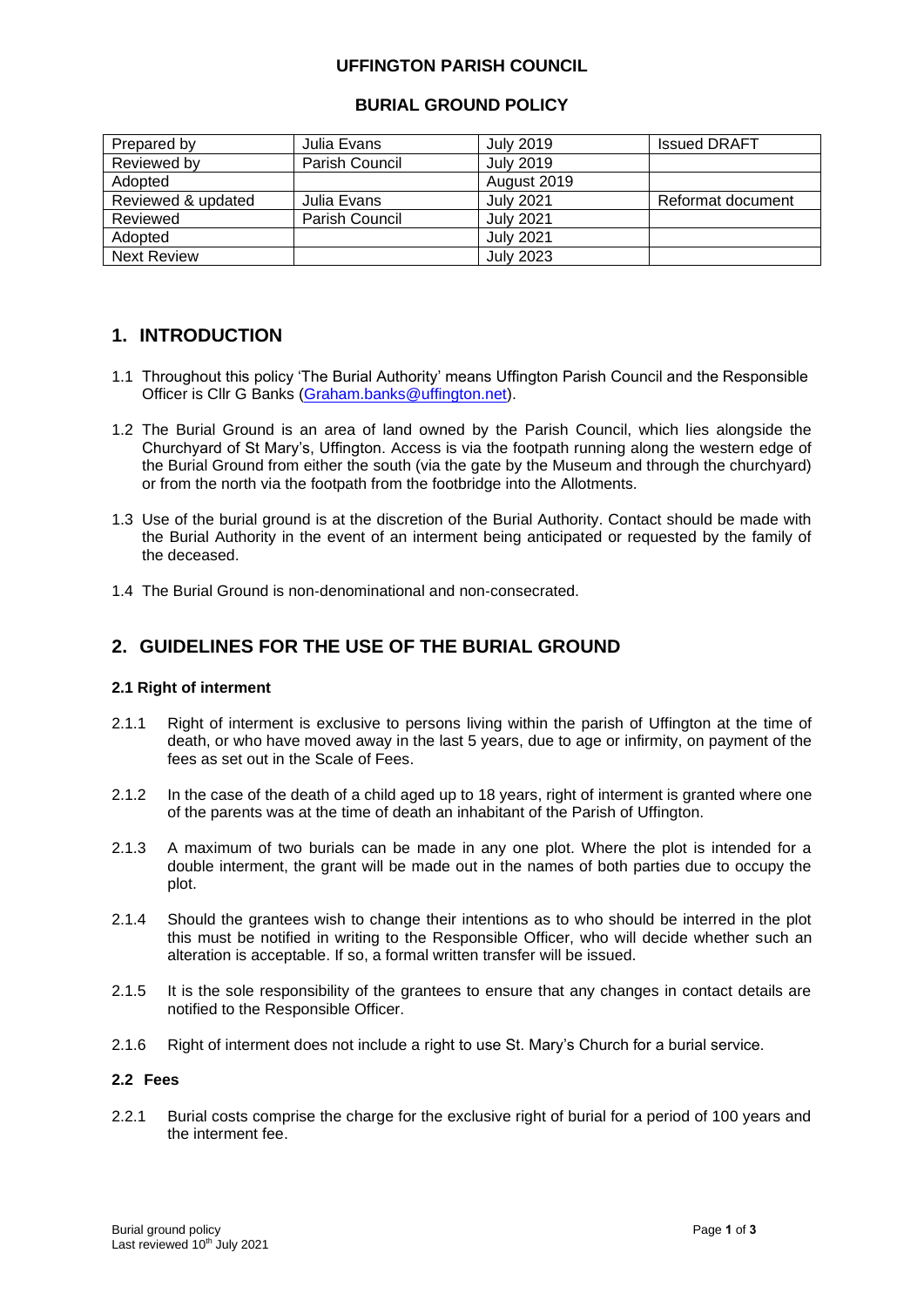### **UFFINGTON PARISH COUNCIL**

### **BURIAL GROUND POLICY**

- 2.2.2 Persons who have lived in, or who have a strong connection with, the Parish of Uffington may be buried here with the agreement of the Burial Authority and on payment of twice the usual fee.
- 2.2.3 In the case of the death of a child, as defined by The Social Fund (Children's Funeral Fund for England) Regulations 2019, the Burial Authority will reclaim the burial fees from the Children's Funeral Fund. There will be no charge to the family.
- 2.2.4 The fees do not include digging the grave which should be arranged with the Funeral Director. Earthen graves must be dug by an approved undertaker/gravedigger and must be in line with existing graves.
- 2.2.5 The Scale of Fees and a Register of Burials is displayed on the Notice Board in the Burial Ground, and is available on application to the Burial Authority.

#### **2.3 Ashes Interment**

- 2.3.1 The Burial Ground may be used for the interment of ashes following a cremation.
- 2.3.2 Ashes caskets may be interred in plots containing burials, or a grave space may be purchased solely for the interment of ashes caskets.
- 2.3.3 No more than 5 ashes caskets may be interred in a single grave space.
- 2.3.4 Ashes may not be scattered in the cemetery but must be interred in a grave dug to legal requirements by an approved gravedigger.

#### **2.4 Memorials**

- 2.4.1 Exclusive right of burial includes memorial rights for a period of 100 years subject to the payment of the appropriate fee.
- 2.4.2 Headstones should not exceed 2 ft 6 ins. in height with a base of 2 ft x 1 ft x 3 inches.
- 2.4.3 The preferred material is Portland, Navrasina, York Stone or unpolished grey granite.
- 2.4.4 All memorials and inscriptions thereon are subject to the approval of the Parish Burial Authority and a copy of every inscription proposed and a drawing of the design of every memorial proposed must be submitted to the Responsible Officer.
- 2.4.5 No memorial shall be placed within the burial ground, nor shall any currently installed memorial be removed of replaced, or work carried out to any memorial except with the written consent of the Burial Authority.
- 2.4.6 The Burial Authority must be informed prior to any *in situ* renovation work on a memorial or if any memorial is to be removed for off-site renovation.
- 2.4.7 All memorials must be erected and installed by a memorial mason currently registered with the National Association of Memorial Masons (NAMM) or the British Register of Accredited Memorial Masons (BRAMM) or other suitably accredited professional body.
- 2.4.8 The area of the grave to be left flat and turfed and able to be mown within one year of burial. Kerbing is not permitted.
- 2.4.9 The Grantee of the Exclusive Right of Burial is the owner of any memorial and is responsible for its maintenance and repairs, and any other issues relating to the grave subject to any regulations in force at the time.